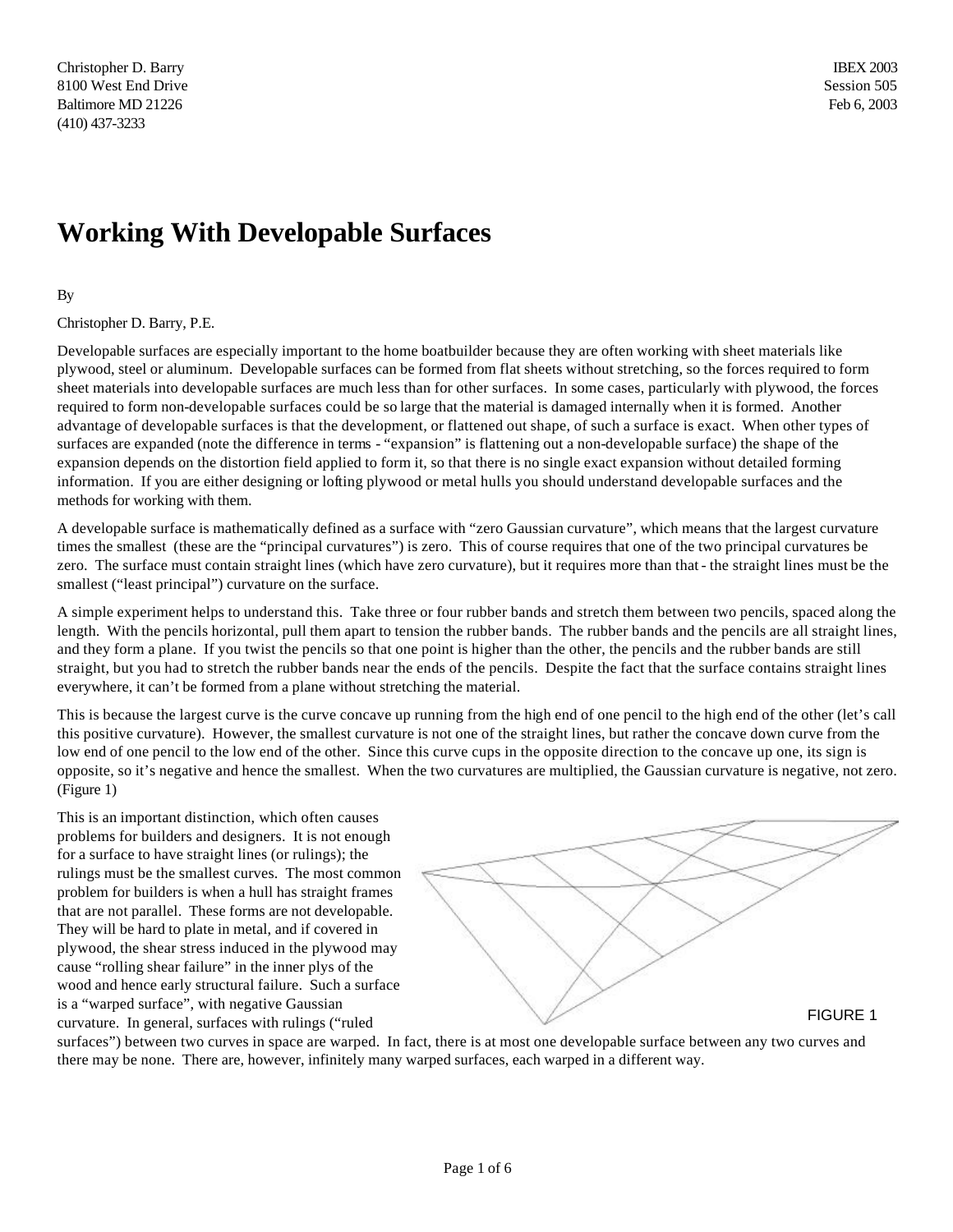Figure 2 shows two edges, specifically co-axial identical circles.

On the left is the only developable surface between these two edges, a right circular cylinder. On the left is a nondevelopable surface on the same circles created by warped rulings. To build a developable hull we have to find the one developable surface *if it exists.* A developable surface is composed of an infinitely closely spaced series of straight lines, the rulings, with a small fold at each ruling.

The small folds form a smooth curve (Figure 3).

Let's experiment with this. Take a piece of paper and make three or four folds in it along lines that run sort of in the same direction, but don't cross. These are the rulings. Put the paper down on the table. Notice that the piece of the paper lies on two folds and the paper between is flat. This is the practical test for developability: any two adjacent rulings must be (nearly) coplanar. Look again at Figure 1 or at the rubber bands in our pencil experiment and you can see that no adjacent rulings in the warped cases are coplanar. (In a practical sense, two rulings may not be exactly coplanar because any two we pick aren't really exactly adjacent - there will always be other rulings between them, since there are infinitely many rulings in the surface, but the warp angle should be very small.)

We can calculate the warp angle between any two rulings with vector arithmetic, and of course this is what computer programs use. (For those interested, take the cross product of the ruling and the tangent at one edge, then the cross product of the ruling and the tangent at the other edge. The warp angle is the cross product of the two previous cross product divided by their dot product.) However, proving co-planarity doesn't require calculations. There are only two ways two lines in space can be coplanar. Either they are parallel or they intersect. The parallel case is obvious – parallel lines are coplanar by definition. The frames of classic dory form boats are parallel straight lines, so the side and bottom of the boat are portions of tilted cylinders. (Again, it is important to remember that straight stations or frames are only developable if they are also parallel.) The intersecting case is only slightly more complicated since three points define a plane, two intersecting lines must be coplanar.



The mutual plane is defined by any point on one ruling, the intersection of the two and any other point on the other ruling.

This definition gives us the most common way of designing a developable surface, the multi-conic method. This is also known as Rabl's method, after Sam Rabl, designer of the Titmouse and author of many books on home boatbuilding and lofting. He probably did not invent the method and describes it as widely used in ship and aircraft lofting, but as he was responsible for its widespread use.

The original "conic" method uses a single intersection point for each surface. First draw the plan and side views of the two bounding curved edges of the surface but leave one view of one edge undefined. For example, for the bottom of a vee bottom hull, draw the keel line in profile and the chine in plan. (Unfortunately, "chine" is conventionally used both to mean any edge of a developable surface and also to mean the joint between the bottom and the side of a boat. I will use "chine" in the latter case and "edge" in the former.) The keel is already defined in plan view as well as profile since it is straight. Select a point well away from the hull surface. Draw a straight ruling (in both plan and side view) from this point through the keel to the chine. By projection, the profile view of the intersection of the line and the chine can be found. This is of course a point on the chine.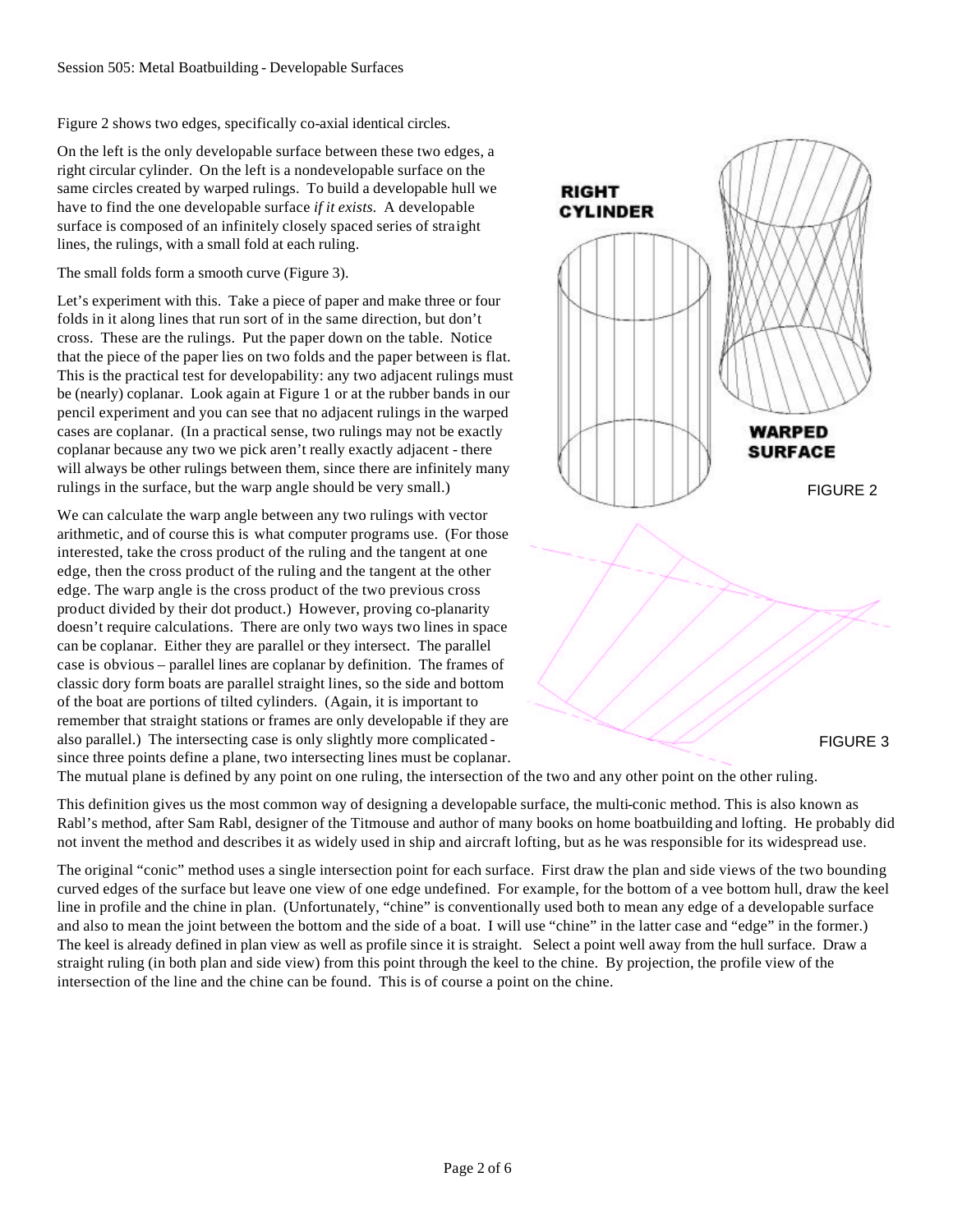By drawing numerous straight lines radiating from the same point, the chine profile that produces a true developable surface is found (Figure 4).

Then, lay out lines for buttocks, waterlines and stations and define these curves by plotting how they intersect the rulings. The intersection of the rulings with the plan view of the buttock lines (which are straight in plan view) projected onto the profile gives the profile view of the buttocks. The intersection of the rulings with the profile view of the waterlines (which are straight in profile view) projected into the plan view gives the plan view of the waterlines. The intersection of the station or frame lines with the rulings gives the stations and frames.

It is worth noting that a surface produced with a single intersecting point and fair edges must be fair, so you only have to fair the chines and define stations, frames, waterlines or buttocks that are actually used to make parts. There is no need to define extra waterlines, buttocks or



stations just to fair the hull. However, the process strictly dictates the missing view of the edge, so you may find that the chosen intersection point produces a weird curve. In this case, you have to guess a new point and start over.

Rabl pointed out that any two adjacent lines only have to intersect only one another, not all the other lines. This still produces an adjacent pair of coplanar rulings. Thus, the first and second ruling would intersect at some point, but the third ruling would intersect the second at some other point. Users of this method sometimes lay out both edges in both views before running rulings. Strictly speaking this is wrong, (though it may work out) because there is no sure way to know beforehand that the rulings selected are actually a true developable of those edges, or if that there even exists any true developable. If they do not subsequently verify that each adjacent pair of rulings actually intersect at the same point in both views, the surface produced may not be developable. Even worse is laying the rulings out so they merely appear to fan nicely, but don't actually intersect correctly at all. Remember the rulings in plan view and in profile view are the **same lines**, just viewed from different angles. Two adjacent rulings have to have the same intersection in space in both views.

A surface produced on multiple intersections this way is not automatically fair, so you have to check for fairness by use of buttocks, waterlines and stations in the normal way. You may also find that your assumed pattern of rulings produces weird looking edges, buttocks, waterlines or sections. Again this requires starting over with a new set of assumed rulings.

If you have a CAD system capable of 3D drawing, then either of these methods is very easy. Just draw the edges, defining points and rulings using a single model in 3D.

If we are given a pair of edges already defined, then we need to find the true rulings of the developable surface (if it exists). It is possible find the rulings mathematically, especially with computer aid, but there is also a graphical method that can be used on the drafting board or the lofting floor.

This is called "Kilgore's Method" after the late Ulhman Kilgore, a naval architect with the University of Michigan who described it in 1967 (Figure 5):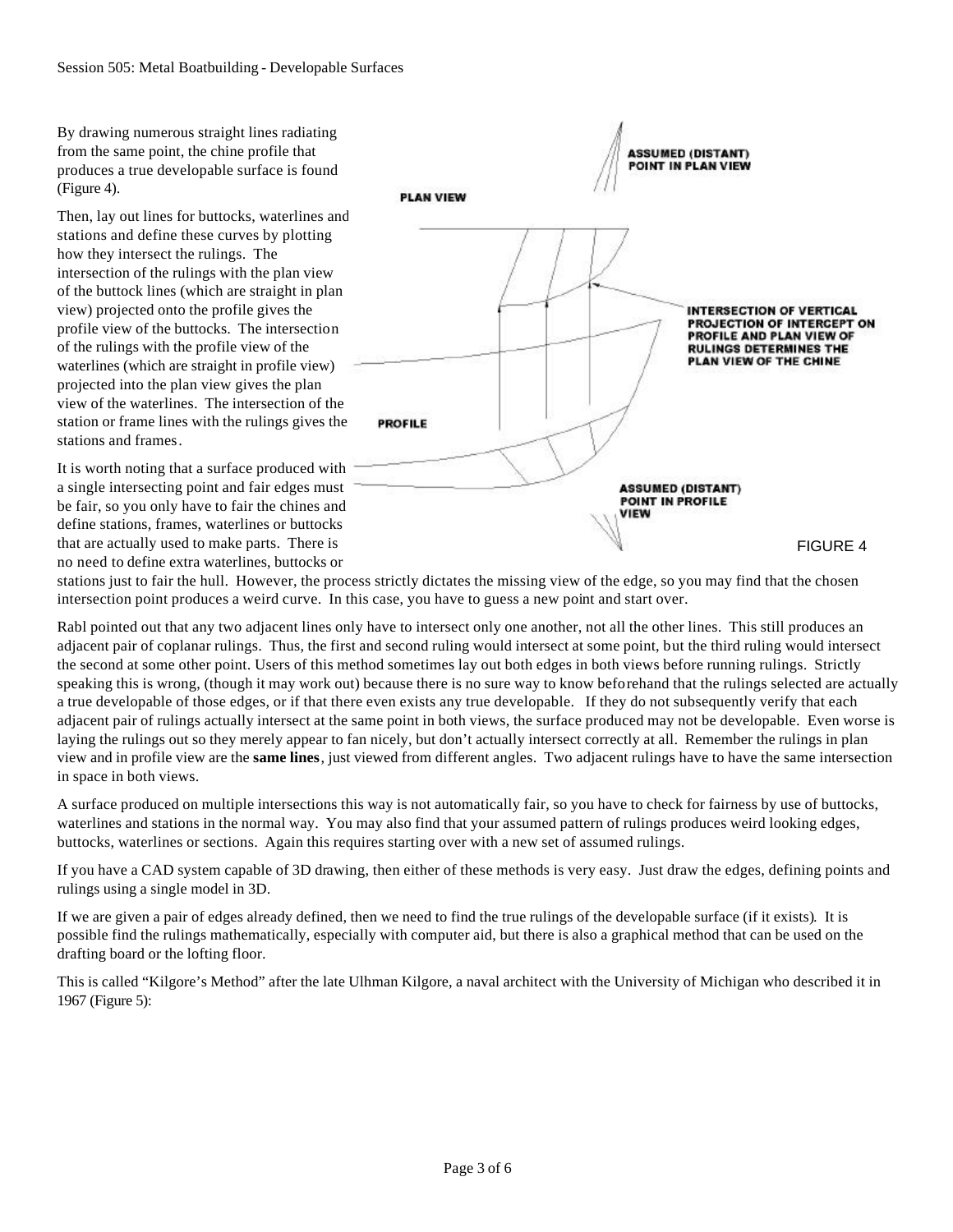Select an originating view, in this case, the side elevation.

- 1. Pick a point *P* on one edge, in this case the chine.
- 2. Draw local tangent *a-a* to the edge at P and project it on both views.
- 3. Draw line *b-b* in the both views from some point along line *a-a*, and transfer the intersection of the line and the other edge (the deck edge in this case) from the other view back to the originating view.
- 4. Draw lines *c-c* and *d-d* parallel to *b-b* in both views.
- 5. Transfer the intersections of the edge in the other view to the originating view, to determine the endpoints of *c-c* and *d-d*.
- 6. Pass an arc through the points in the originating view.



Why does this work?

- The parallel lines *b-b, c-c* and *d-d* form a tangent plane to the originating edge. This is the plane that the assumed ruling is in.
- The arc is where a cylinder formed by the other edge (the sheer) passes through the plane.
- *E* and *F* are where the tangent plane *b-b, c-c, d-d* cuts the cylinder.
- By the "mean value theorem" the midpoint *Q* is parallel to the tangent plane, and is on the other edge, so it is coplanar with *a-a*, and therefore *P-Q* is a developable ruling. We are basically tilting the assumed tangent plane to the lower edge at *P* (*b-b*, *c-c*, *d-d*) around *a-a* until it touches the tangent at the upper edge.

This process is then repeated several times for each surface, and the waterlines, sections and buttocks can be determined from the rulings just as in either of Rabl's methods. It is worth extending these rulings to find their intersection points as in Rabl's method. This is a check and helps to find new rulings to guess.

The basic concept of this method can be implemented very simply in a 3D CAD system. In this case simply assume a ruling, set a viewpoint such that point P is the origin, the edge at point P is running on the x axis and the ruling in the z axis. Then just inspect at the other edge and see (by eye) if it is truly parallel to the x-axis. If it is, then the assumed ruling is correct, otherwise, it is obvious, again just by looking, where the right end of the ruling should probably be. Then assume this ruling and repeat to check. In AutoCAD, assuming a ruling has already been selected from point P to the other edge, the commands (with keystrokes shown as **BOLD** and comments in *italics*) are:

**UCS***,* **3P***oint, now pick the ruling* **END** *at Point P as the origin, the other* **END** *as the point on the x axis and a* **NEA***R point on the edge as the point in the plus Y plane. This sets a User Coordinate System in a plane containing the ruling and tangent to the edge at P. (At this point, if you want, you can measure the exact warp angle by taking the* **DISTANCE** *from the* **END** *of the ruling on the other edge and a* **NEA***r point on it, however, this is not required.)*

*Then flip the* **UCS** *around the* **Y** *axis by* **90** *degrees and set the view as* **PLAN** *to the current UCS (just hit return here as current UCS is the default. Now you are looking right down the ruling, and you should be able to see where the other edge is tangent to it because it will be parallel to the UCS x-axis. The two edges should overlay each other. (It helps if they are two different colors.)*

*If the other edge isn't parallel, draw a new* **LINE** *from* **0,0** *to the* **NEA***R point on the other edge that looks parallel to the x-axis,*  **ERASE** *the first assumed ruling and start over with the new assumed ruling. Not counting the optional warp angle measurement this is only 39 keystrokes and much less using running OSNAPS, aliases set in the "pigpen" and a short AutoLisp command to alias UCS X 90. It takes me about ten seconds.*

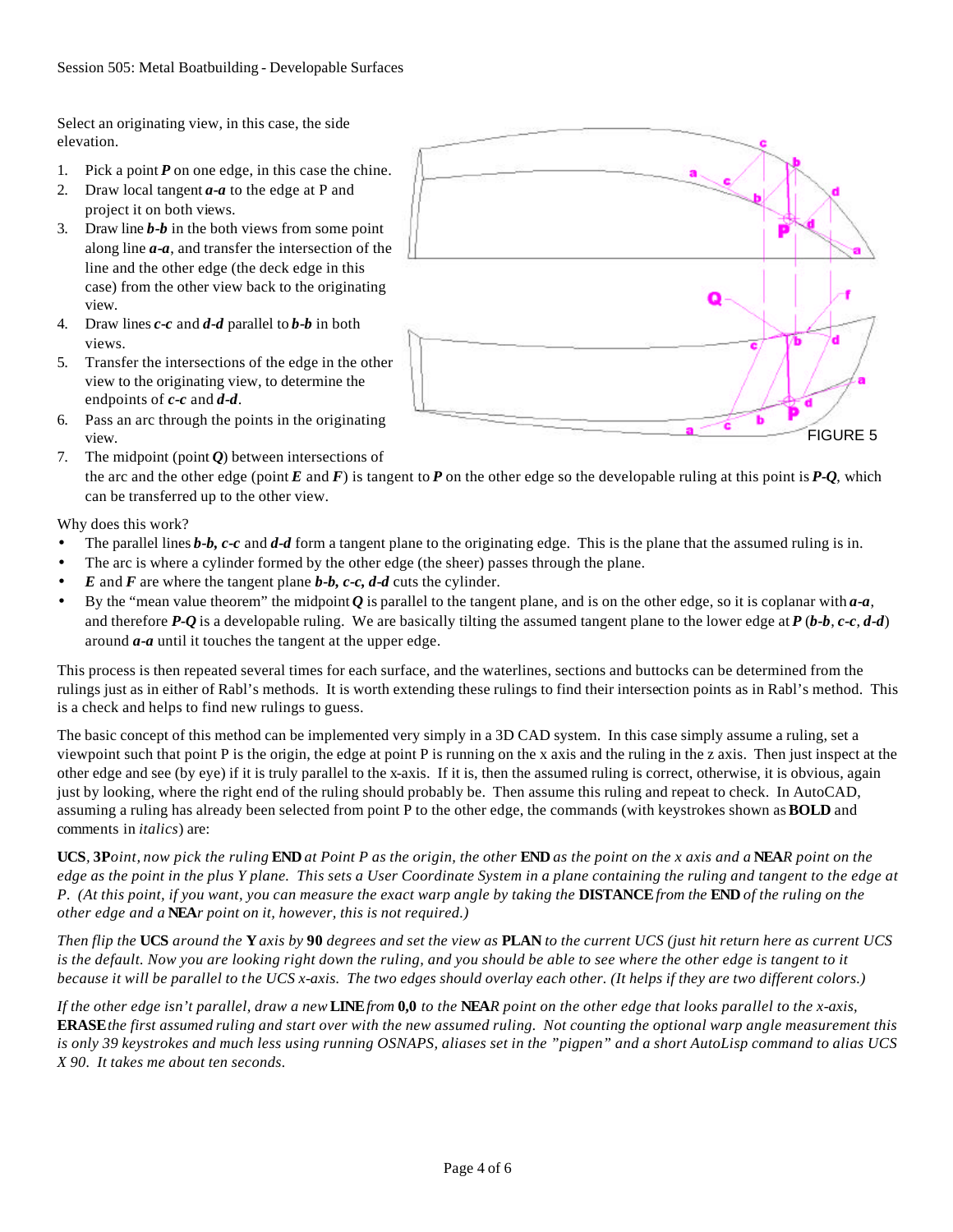Figure 6 shows the appearance of a true ruling (bottom) and an assumed ruling which was not correct (top). The top view also shows the correct ruling as a dark line. Just as in Rabl's method, once we have the rulings, we can complete the lofting in the normal way.

Obviously, it would really help the lofter to know the rulings intended by the designer. Unfortunately many designers remove the rulings from the drawings once they have the conventional sections, butts, and waterlines. I have seen a few drawings that the designer left the intersection points for a singly conic hull on the lines and actually dimensioned them, and I would like to encourage this. In fact, designers should not only leave on the rulings, but also tabulate them in an offset table the same way as they tabulate waterlines, butts and stations. It makes it much easier for the builder and preserves the designer's intent. If you are working without the designer's rulings

though, don't despair. You can find the intended rulings by selecting a point on an edge, running and assumed ruling from it through a point on a waterline or butt, and seeing whether it intersects the other edge. (Do this after fairing the edges, but before spending a lot of time cross fairing waterlines and butts and correcting offsets – it's easier to fair on the rulings.) If it does, it's a ruling, otherwise, guess again on a new point on the waterline or butt– the distance the ruling misses the edge, especially the second time, will help to improve your guess. Once you have a few rulings, check their intersections to make sure the surface is developable. The rulings may not intersect quite right, but this might just be due to the normal corrections required when lofting. You can then use one of Rabl's methods to correct the rulings, but by finding the designer's rulings, you will preserve his intended hull shape.

Once you have the rulings and chines, you can develop the surfaces. This is a bit tedious but basically simple. Given two adjacent rulings, a triangle is formed by one ruling, a line connecting one end of the ruling to the opposite end of the other, and a line connecting the first ruling to the same end of the other. The other ruling forms another triangle in the same way. Since the length of the three sides determines a triangle, we can find the developed shape of the surface by covering it with alternating triangles and laying out the lengths of the sides of all the triangles flat.

Figure 7 shows this: Dark line a-b is a ruling as is c-d. A-b, b-c, and c-a form one triangle. The other triangle is c-d, d-b and b-c. Determine the true three-dimensional lengths of each side. This can be done by projection methods described in most lofting texts, but in this day of cheap calculators it is easier to calculate. (Especially if you are working in metric units.) The distance between two points is simply square root of the sum of the difference in height squared, plus the difference in half-breadth squared, plus the difference in length location squared, which is, of course, the Pythagorean theorem. The flat shape (or development) of the surface is found by laying out one length, such as a-b then swinging arcs for the other lengths b-c, a-c and b-d. The intersection of arcs a-c and b-c gives point c, and an arc c-d is swung to get point d. Connecting the points gives the developed shape of the panel from a-b to c-d. The process is then repeated for the next ruling.

Of course, only the rulings are actually straight lines. A-c, b-d and b-c are all curved, and hence slightly longer than the straight line connecting them. It is possible to determine the approximate length along the curve by common lofting methods, but if enough rulings are used, then the curved lines are close enough to straight that the final result is close enough. How close, though, is close enough?



Figure 8 shows the increase in length along typical conic curve over the straight line connecting them as a function of the belly of the curve. This plot shows, for example, that if the straight line distance between two points was ten inches and the curve bellied one inch off the straight line (10% depth) it would be about 2.6% longer (10-1/4" total length) than the straight distance. For close rulings, the lines themselves are short, the belly is small and the additional distance is very small. However, errors could build up, since they would occur the same way at each step. You should use your judgment and experiment a bit with variant lengths to get a feel for how close the rulings have to be and how much belly you can accept – I would tend to try to stay under 3% belly.



FIGURE 6